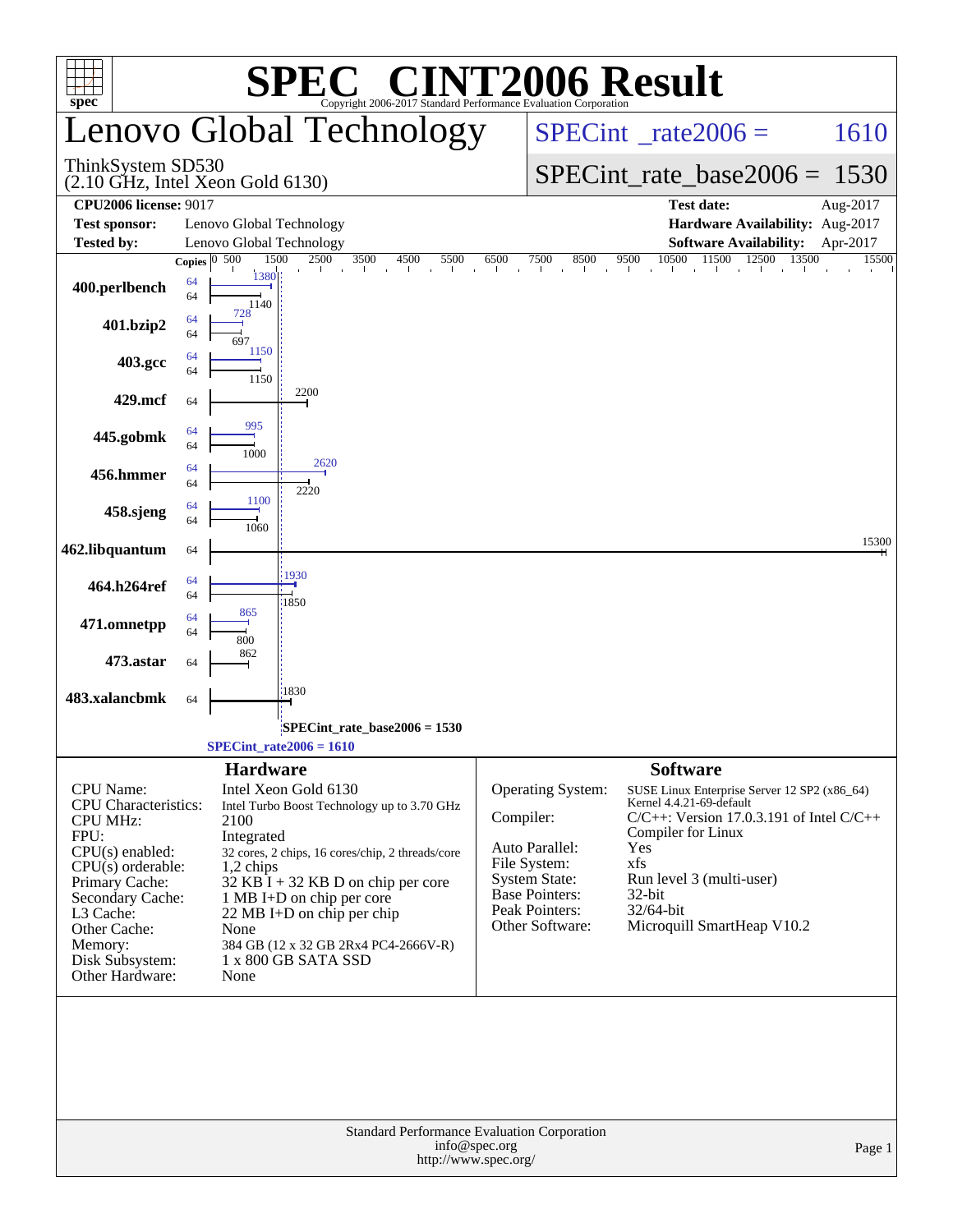

## enovo Global Technology

#### ThinkSystem SD530

(2.10 GHz, Intel Xeon Gold 6130)

SPECint rate $2006 = 1610$ 

### [SPECint\\_rate\\_base2006 =](http://www.spec.org/auto/cpu2006/Docs/result-fields.html#SPECintratebase2006) 1530

**[Test sponsor:](http://www.spec.org/auto/cpu2006/Docs/result-fields.html#Testsponsor)** Lenovo Global Technology **[Hardware Availability:](http://www.spec.org/auto/cpu2006/Docs/result-fields.html#HardwareAvailability)** Aug-2017

**[CPU2006 license:](http://www.spec.org/auto/cpu2006/Docs/result-fields.html#CPU2006license)** 9017 **[Test date:](http://www.spec.org/auto/cpu2006/Docs/result-fields.html#Testdate)** Aug-2017 **[Tested by:](http://www.spec.org/auto/cpu2006/Docs/result-fields.html#Testedby)** Lenovo Global Technology **[Software Availability:](http://www.spec.org/auto/cpu2006/Docs/result-fields.html#SoftwareAvailability)** Apr-2017

### **[Results Table](http://www.spec.org/auto/cpu2006/Docs/result-fields.html#ResultsTable)**

|                    | <b>Base</b>   |                |       |                |            |                |             | <b>Peak</b>   |                |              |                                                                                                          |              |                |              |
|--------------------|---------------|----------------|-------|----------------|------------|----------------|-------------|---------------|----------------|--------------|----------------------------------------------------------------------------------------------------------|--------------|----------------|--------------|
| <b>Benchmark</b>   | <b>Copies</b> | <b>Seconds</b> | Ratio | <b>Seconds</b> | Ratio      | <b>Seconds</b> | Ratio       | <b>Copies</b> | <b>Seconds</b> | <b>Ratio</b> | <b>Seconds</b>                                                                                           | <b>Ratio</b> | <b>Seconds</b> | <b>Ratio</b> |
| 400.perlbench      | 64            | 549            | 1140  | 551            | 1130       | 550            | <b>1140</b> | 64            | 454            | 1380         | 452                                                                                                      | 1380         | 457            | 1370         |
| 401.bzip2          | 64            | 887            | 697   | 889            | 695        | 882            | <b>700</b>  | 64            | 848            | 728          | 846                                                                                                      | 730          | 853            | 724          |
| $403.\mathrm{gcc}$ | 64            | 450            | 1150  | 450            | 1150       | 451            | 1140        | 64            | 449            | 1150         | 448                                                                                                      | 1150         | 449            | 1150         |
| $429$ .mcf         | 64            | 265            | 2200  | 266            | 2190       | 266            | 2200        | 64            | 265            | 2200         | 266                                                                                                      | 2190         | 266            | 2200         |
| $445$ .gobmk       | 64            | 670            | 1000  | 669            | 1000       | 669            | 1000l       | 64            | 675            | 995          | 674                                                                                                      | 996          | 675            | 995          |
| 456.hmmer          | 64            | 269            | 2220  | 267            | 2240       | 269            | 2220        | 64            | 229            | 2610         | 228                                                                                                      | 2620         | 228            | 2620         |
| $458$ .sjeng       | 64            | 732            | 1060  | 731            | 1060       | 729            | 1060        | 64            | 702            | 1100         | 702                                                                                                      | <b>1100</b>  | 703            | 1100         |
| 462.libquantum     | 64            | 87.0           | 15200 | 86.4           | 15300      | 86.5           | 15300       | 64            | 87.0           | 15200        | 86.4                                                                                                     | 15300        | 86.5           | 15300        |
| 464.h264ref        | 64            | 767            | 1850  | 766            | 1850       | 762            | 1860        | 64            | 729            | 1940         | 742                                                                                                      | 1910         | 733            | 1930         |
| 471.omnetpp        | 64            | 500            | 799   | 500            | <b>800</b> | 499            | 801         | 64            | 462            | 865          | 464                                                                                                      | 863          | 462            | 866          |
| $473$ . astar      | 64            | 521            | 862   | 521            | 863        | 521            | 862         | 64            | 521            | 862          | 521                                                                                                      | 863          | 521            | 862          |
| 483.xalancbmk      | 64            | 242            | 1830  | 241            | 1830       | 242            | 1820        | 64            | 242            | 1830         | 241                                                                                                      | 1830         | 242            | 1820         |
|                    |               |                |       |                |            |                |             |               |                |              | Results appear in the order in which they were run. Bold underlined text indicates a median measurement. |              |                |              |

### **[Submit Notes](http://www.spec.org/auto/cpu2006/Docs/result-fields.html#SubmitNotes)**

 The numactl mechanism was used to bind copies to processors. The config file option 'submit' was used to generate numactl commands to bind each copy to a specific processor. For details, please see the config file.

### **[Operating System Notes](http://www.spec.org/auto/cpu2006/Docs/result-fields.html#OperatingSystemNotes)**

Stack size set to unlimited using "ulimit -s unlimited"

### **[Platform Notes](http://www.spec.org/auto/cpu2006/Docs/result-fields.html#PlatformNotes)**

BIOS Configuration: DCU Streamer Prefetcher set to Disable Uncore Frequency Scaling set to Disable Stale AtoS set to Enable LLC dead line alloc set to Disable SNC set to Enable Sysinfo program /home/cpu2006-1.2-ic17.0u3/config/sysinfo.rev6993 Revision 6993 of 2015-11-06 (b5e8d4b4eb51ed28d7f98696cbe290c1) running on Stark-node-01 Wed Aug 16 06:25:01 2017

 This section contains SUT (System Under Test) info as seen by some common utilities. To remove or add to this section, see: <http://www.spec.org/cpu2006/Docs/config.html#sysinfo>

 From /proc/cpuinfo model name : Intel(R) Xeon(R) Gold 6130 CPU @ 2.10GHz 2 "physical id"s (chips) Continued on next page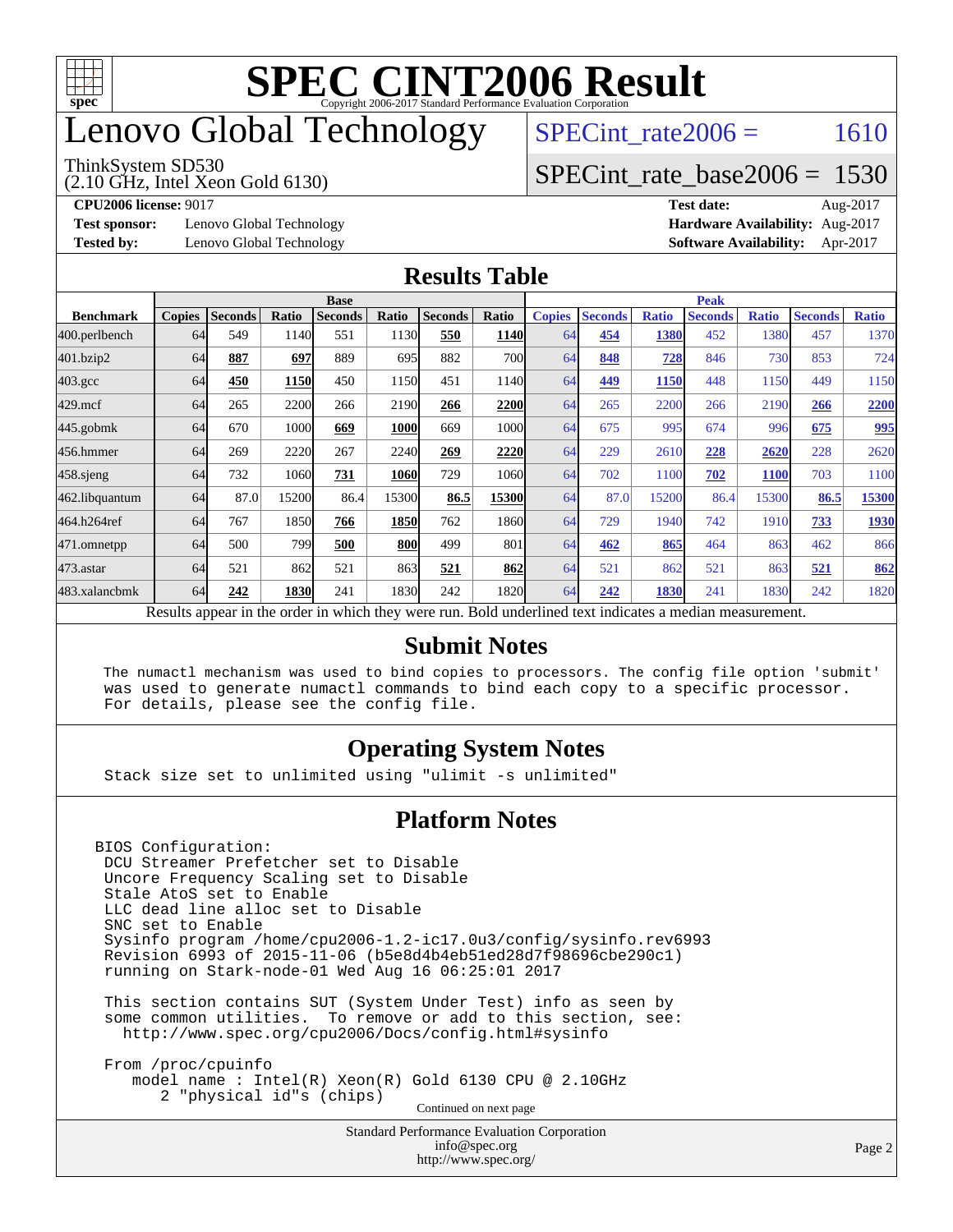

## enovo Global Technology

SPECint rate $2006 = 1610$ 

(2.10 GHz, Intel Xeon Gold 6130) ThinkSystem SD530

[SPECint\\_rate\\_base2006 =](http://www.spec.org/auto/cpu2006/Docs/result-fields.html#SPECintratebase2006) 1530

**[CPU2006 license:](http://www.spec.org/auto/cpu2006/Docs/result-fields.html#CPU2006license)** 9017 **[Test date:](http://www.spec.org/auto/cpu2006/Docs/result-fields.html#Testdate)** Aug-2017

**[Test sponsor:](http://www.spec.org/auto/cpu2006/Docs/result-fields.html#Testsponsor)** Lenovo Global Technology **[Hardware Availability:](http://www.spec.org/auto/cpu2006/Docs/result-fields.html#HardwareAvailability)** Aug-2017 **[Tested by:](http://www.spec.org/auto/cpu2006/Docs/result-fields.html#Testedby)** Lenovo Global Technology **[Software Availability:](http://www.spec.org/auto/cpu2006/Docs/result-fields.html#SoftwareAvailability)** Apr-2017

## **[Platform Notes \(Continued\)](http://www.spec.org/auto/cpu2006/Docs/result-fields.html#PlatformNotes)**

Standard Performance Evaluation Corporation 64 "processors" cores, siblings (Caution: counting these is hw and system dependent. The following excerpts from /proc/cpuinfo might not be reliable. Use with caution.) cpu cores : 16 siblings : 32 physical 0: cores 0 1 2 3 4 5 6 7 8 9 10 11 12 13 14 15 physical 1: cores 0 1 2 3 4 5 6 7 8 9 10 11 12 13 14 15 cache size : 22528 KB From /proc/meminfo<br>MemTotal: 395737608 kB HugePages\_Total: 0<br>Hugepagesize: 2048 kB Hugepagesize: From /etc/\*release\* /etc/\*version\* SuSE-release: SUSE Linux Enterprise Server 12 (x86\_64) VERSION = 12 PATCHLEVEL = 2 # This file is deprecated and will be removed in a future service pack or release. # Please check /etc/os-release for details about this release. os-release: NAME="SLES" VERSION="12-SP2" VERSION\_ID="12.2" PRETTY\_NAME="SUSE Linux Enterprise Server 12 SP2" ID="sles" ANSI\_COLOR="0;32" CPE\_NAME="cpe:/o:suse:sles:12:sp2" uname -a: Linux Stark-node-01 4.4.21-69-default #1 SMP Tue Oct 25 10:58:20 UTC 2016 (9464f67) x86\_64 x86\_64 x86\_64 GNU/Linux run-level 3 Aug 16 06:18 SPEC is set to: /home/cpu2006-1.2-ic17.0u3 Filesystem Type Size Used Avail Use% Mounted on<br>
/dev/sda4 xfs 688G 41G 648G 6% /home  $xfs$  688G 41G 648G 6% /home Additional information from dmidecode: Warning: Use caution when you interpret this section. The 'dmidecode' program reads system data which is "intended to allow hardware to be accurately determined", but the intent may not be met, as there are frequent changes to hardware, firmware, and the "DMTF SMBIOS" standard. BIOS Lenovo -[TEE105Z-1.00]- 04/27/2017 Memory: 4x NO DIMM NO DIMM 12x Samsung M393A4K40BB2-CTD 32 GB 2 rank 2666 MHz Continued on next page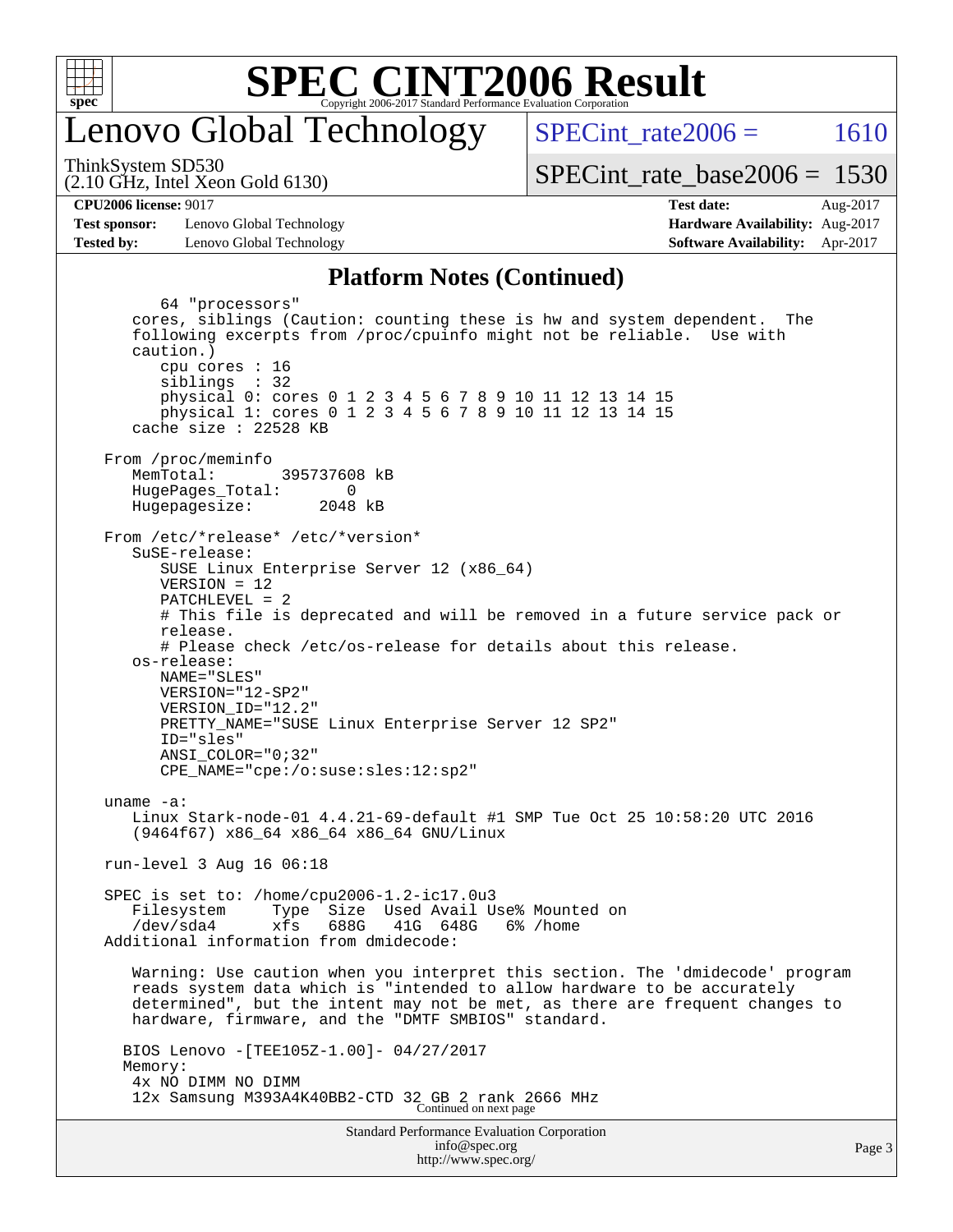

## enovo Global Technology

SPECint rate $2006 = 1610$ 

[SPECint\\_rate\\_base2006 =](http://www.spec.org/auto/cpu2006/Docs/result-fields.html#SPECintratebase2006) 1530

ThinkSystem SD530

(2.10 GHz, Intel Xeon Gold 6130)

**[Tested by:](http://www.spec.org/auto/cpu2006/Docs/result-fields.html#Testedby)** Lenovo Global Technology **[Software Availability:](http://www.spec.org/auto/cpu2006/Docs/result-fields.html#SoftwareAvailability)** Apr-2017

**[CPU2006 license:](http://www.spec.org/auto/cpu2006/Docs/result-fields.html#CPU2006license)** 9017 **[Test date:](http://www.spec.org/auto/cpu2006/Docs/result-fields.html#Testdate)** Aug-2017 **[Test sponsor:](http://www.spec.org/auto/cpu2006/Docs/result-fields.html#Testsponsor)** Lenovo Global Technology **[Hardware Availability:](http://www.spec.org/auto/cpu2006/Docs/result-fields.html#HardwareAvailability)** Aug-2017

### **[Platform Notes \(Continued\)](http://www.spec.org/auto/cpu2006/Docs/result-fields.html#PlatformNotes)**

(End of data from sysinfo program)

### **[General Notes](http://www.spec.org/auto/cpu2006/Docs/result-fields.html#GeneralNotes)**

Environment variables set by runspec before the start of the run: LD\_LIBRARY\_PATH = "/home/cpu2006-1.2-ic17.0u3/lib/ia32:/home/cpu2006-1.2-ic17.0u3/lib/intel64:/home/cpu2006-1.2-ic17.0u3/sh10.2"

 Binaries compiled on a system with 1x Intel Core i7-4790 CPU + 32GB RAM memory using Redhat Enterprise Linux 7.2 Transparent Huge Pages enabled by default Filesystem page cache cleared with: shell invocation of 'sync; echo 3 > /proc/sys/vm/drop\_caches' prior to run runspec command invoked through numactl i.e.: numactl --interleave=all runspec <etc>

### **[Base Compiler Invocation](http://www.spec.org/auto/cpu2006/Docs/result-fields.html#BaseCompilerInvocation)**

[C benchmarks](http://www.spec.org/auto/cpu2006/Docs/result-fields.html#Cbenchmarks):

[icc -m32 -L/opt/intel/compilers\\_and\\_libraries\\_2017/linux/lib/ia32](http://www.spec.org/cpu2006/results/res2017q4/cpu2006-20170918-49633.flags.html#user_CCbase_intel_icc_c29f3ff5a7ed067b11e4ec10a03f03ae)

[C++ benchmarks:](http://www.spec.org/auto/cpu2006/Docs/result-fields.html#CXXbenchmarks)

[icpc -m32 -L/opt/intel/compilers\\_and\\_libraries\\_2017/linux/lib/ia32](http://www.spec.org/cpu2006/results/res2017q4/cpu2006-20170918-49633.flags.html#user_CXXbase_intel_icpc_8c35c7808b62dab9ae41a1aa06361b6b)

### **[Base Portability Flags](http://www.spec.org/auto/cpu2006/Docs/result-fields.html#BasePortabilityFlags)**

 400.perlbench: [-D\\_FILE\\_OFFSET\\_BITS=64](http://www.spec.org/cpu2006/results/res2017q4/cpu2006-20170918-49633.flags.html#user_basePORTABILITY400_perlbench_file_offset_bits_64_438cf9856305ebd76870a2c6dc2689ab) [-DSPEC\\_CPU\\_LINUX\\_IA32](http://www.spec.org/cpu2006/results/res2017q4/cpu2006-20170918-49633.flags.html#b400.perlbench_baseCPORTABILITY_DSPEC_CPU_LINUX_IA32) 401.bzip2: [-D\\_FILE\\_OFFSET\\_BITS=64](http://www.spec.org/cpu2006/results/res2017q4/cpu2006-20170918-49633.flags.html#user_basePORTABILITY401_bzip2_file_offset_bits_64_438cf9856305ebd76870a2c6dc2689ab) 403.gcc: [-D\\_FILE\\_OFFSET\\_BITS=64](http://www.spec.org/cpu2006/results/res2017q4/cpu2006-20170918-49633.flags.html#user_basePORTABILITY403_gcc_file_offset_bits_64_438cf9856305ebd76870a2c6dc2689ab) 429.mcf: [-D\\_FILE\\_OFFSET\\_BITS=64](http://www.spec.org/cpu2006/results/res2017q4/cpu2006-20170918-49633.flags.html#user_basePORTABILITY429_mcf_file_offset_bits_64_438cf9856305ebd76870a2c6dc2689ab) 445.gobmk: [-D\\_FILE\\_OFFSET\\_BITS=64](http://www.spec.org/cpu2006/results/res2017q4/cpu2006-20170918-49633.flags.html#user_basePORTABILITY445_gobmk_file_offset_bits_64_438cf9856305ebd76870a2c6dc2689ab) 456.hmmer: [-D\\_FILE\\_OFFSET\\_BITS=64](http://www.spec.org/cpu2006/results/res2017q4/cpu2006-20170918-49633.flags.html#user_basePORTABILITY456_hmmer_file_offset_bits_64_438cf9856305ebd76870a2c6dc2689ab) 458.sjeng: [-D\\_FILE\\_OFFSET\\_BITS=64](http://www.spec.org/cpu2006/results/res2017q4/cpu2006-20170918-49633.flags.html#user_basePORTABILITY458_sjeng_file_offset_bits_64_438cf9856305ebd76870a2c6dc2689ab) 462.libquantum: [-D\\_FILE\\_OFFSET\\_BITS=64](http://www.spec.org/cpu2006/results/res2017q4/cpu2006-20170918-49633.flags.html#user_basePORTABILITY462_libquantum_file_offset_bits_64_438cf9856305ebd76870a2c6dc2689ab) [-DSPEC\\_CPU\\_LINUX](http://www.spec.org/cpu2006/results/res2017q4/cpu2006-20170918-49633.flags.html#b462.libquantum_baseCPORTABILITY_DSPEC_CPU_LINUX) 464.h264ref: [-D\\_FILE\\_OFFSET\\_BITS=64](http://www.spec.org/cpu2006/results/res2017q4/cpu2006-20170918-49633.flags.html#user_basePORTABILITY464_h264ref_file_offset_bits_64_438cf9856305ebd76870a2c6dc2689ab) 471.omnetpp: [-D\\_FILE\\_OFFSET\\_BITS=64](http://www.spec.org/cpu2006/results/res2017q4/cpu2006-20170918-49633.flags.html#user_basePORTABILITY471_omnetpp_file_offset_bits_64_438cf9856305ebd76870a2c6dc2689ab) 473.astar: [-D\\_FILE\\_OFFSET\\_BITS=64](http://www.spec.org/cpu2006/results/res2017q4/cpu2006-20170918-49633.flags.html#user_basePORTABILITY473_astar_file_offset_bits_64_438cf9856305ebd76870a2c6dc2689ab) 483.xalancbmk: [-D\\_FILE\\_OFFSET\\_BITS=64](http://www.spec.org/cpu2006/results/res2017q4/cpu2006-20170918-49633.flags.html#user_basePORTABILITY483_xalancbmk_file_offset_bits_64_438cf9856305ebd76870a2c6dc2689ab) [-DSPEC\\_CPU\\_LINUX](http://www.spec.org/cpu2006/results/res2017q4/cpu2006-20170918-49633.flags.html#b483.xalancbmk_baseCXXPORTABILITY_DSPEC_CPU_LINUX)

## **[Base Optimization Flags](http://www.spec.org/auto/cpu2006/Docs/result-fields.html#BaseOptimizationFlags)**

[C benchmarks](http://www.spec.org/auto/cpu2006/Docs/result-fields.html#Cbenchmarks):

[-xCORE-AVX2](http://www.spec.org/cpu2006/results/res2017q4/cpu2006-20170918-49633.flags.html#user_CCbase_f-xCORE-AVX2) [-ipo](http://www.spec.org/cpu2006/results/res2017q4/cpu2006-20170918-49633.flags.html#user_CCbase_f-ipo) [-O3](http://www.spec.org/cpu2006/results/res2017q4/cpu2006-20170918-49633.flags.html#user_CCbase_f-O3) [-no-prec-div](http://www.spec.org/cpu2006/results/res2017q4/cpu2006-20170918-49633.flags.html#user_CCbase_f-no-prec-div) [-qopt-prefetch](http://www.spec.org/cpu2006/results/res2017q4/cpu2006-20170918-49633.flags.html#user_CCbase_f-qopt-prefetch) [-qopt-mem-layout-trans=3](http://www.spec.org/cpu2006/results/res2017q4/cpu2006-20170918-49633.flags.html#user_CCbase_f-qopt-mem-layout-trans_170f5be61cd2cedc9b54468c59262d5d)

Continued on next page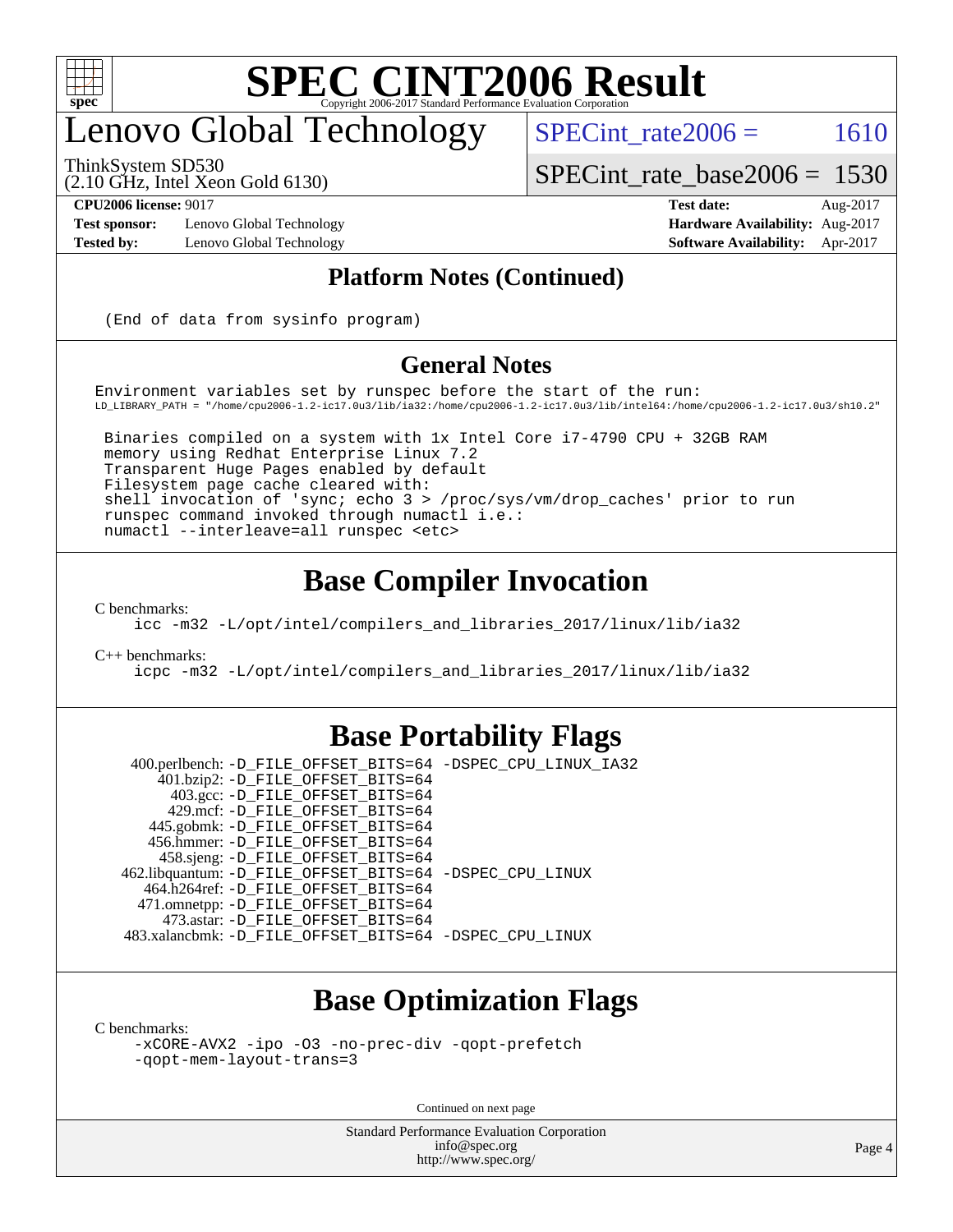

## enovo Global Technology

ThinkSystem SD530

SPECint rate $2006 = 1610$ 

(2.10 GHz, Intel Xeon Gold 6130)

**[Test sponsor:](http://www.spec.org/auto/cpu2006/Docs/result-fields.html#Testsponsor)** Lenovo Global Technology **[Hardware Availability:](http://www.spec.org/auto/cpu2006/Docs/result-fields.html#HardwareAvailability)** Aug-2017 **[Tested by:](http://www.spec.org/auto/cpu2006/Docs/result-fields.html#Testedby)** Lenovo Global Technology **[Software Availability:](http://www.spec.org/auto/cpu2006/Docs/result-fields.html#SoftwareAvailability)** Apr-2017

**[CPU2006 license:](http://www.spec.org/auto/cpu2006/Docs/result-fields.html#CPU2006license)** 9017 **[Test date:](http://www.spec.org/auto/cpu2006/Docs/result-fields.html#Testdate)** Aug-2017

[SPECint\\_rate\\_base2006 =](http://www.spec.org/auto/cpu2006/Docs/result-fields.html#SPECintratebase2006) 1530

## **[Base Optimization Flags \(Continued\)](http://www.spec.org/auto/cpu2006/Docs/result-fields.html#BaseOptimizationFlags)**

[C++ benchmarks:](http://www.spec.org/auto/cpu2006/Docs/result-fields.html#CXXbenchmarks)

[-xCORE-AVX2](http://www.spec.org/cpu2006/results/res2017q4/cpu2006-20170918-49633.flags.html#user_CXXbase_f-xCORE-AVX2) [-ipo](http://www.spec.org/cpu2006/results/res2017q4/cpu2006-20170918-49633.flags.html#user_CXXbase_f-ipo) [-O3](http://www.spec.org/cpu2006/results/res2017q4/cpu2006-20170918-49633.flags.html#user_CXXbase_f-O3) [-no-prec-div](http://www.spec.org/cpu2006/results/res2017q4/cpu2006-20170918-49633.flags.html#user_CXXbase_f-no-prec-div) [-qopt-prefetch](http://www.spec.org/cpu2006/results/res2017q4/cpu2006-20170918-49633.flags.html#user_CXXbase_f-qopt-prefetch) [-qopt-mem-layout-trans=3](http://www.spec.org/cpu2006/results/res2017q4/cpu2006-20170918-49633.flags.html#user_CXXbase_f-qopt-mem-layout-trans_170f5be61cd2cedc9b54468c59262d5d) [-Wl,-z,muldefs](http://www.spec.org/cpu2006/results/res2017q4/cpu2006-20170918-49633.flags.html#user_CXXbase_link_force_multiple1_74079c344b956b9658436fd1b6dd3a8a) [-L/sh10.2 -lsmartheap](http://www.spec.org/cpu2006/results/res2017q4/cpu2006-20170918-49633.flags.html#user_CXXbase_SmartHeap_b831f2d313e2fffa6dfe3f00ffc1f1c0)

### **[Base Other Flags](http://www.spec.org/auto/cpu2006/Docs/result-fields.html#BaseOtherFlags)**

[C benchmarks](http://www.spec.org/auto/cpu2006/Docs/result-fields.html#Cbenchmarks):

403.gcc: [-Dalloca=\\_alloca](http://www.spec.org/cpu2006/results/res2017q4/cpu2006-20170918-49633.flags.html#b403.gcc_baseEXTRA_CFLAGS_Dalloca_be3056838c12de2578596ca5467af7f3)

## **[Peak Compiler Invocation](http://www.spec.org/auto/cpu2006/Docs/result-fields.html#PeakCompilerInvocation)**

[C benchmarks \(except as noted below\)](http://www.spec.org/auto/cpu2006/Docs/result-fields.html#Cbenchmarksexceptasnotedbelow):

[icc -m32 -L/opt/intel/compilers\\_and\\_libraries\\_2017/linux/lib/ia32](http://www.spec.org/cpu2006/results/res2017q4/cpu2006-20170918-49633.flags.html#user_CCpeak_intel_icc_c29f3ff5a7ed067b11e4ec10a03f03ae)

400.perlbench: [icc -m64](http://www.spec.org/cpu2006/results/res2017q4/cpu2006-20170918-49633.flags.html#user_peakCCLD400_perlbench_intel_icc_64bit_bda6cc9af1fdbb0edc3795bac97ada53)

401.bzip2: [icc -m64](http://www.spec.org/cpu2006/results/res2017q4/cpu2006-20170918-49633.flags.html#user_peakCCLD401_bzip2_intel_icc_64bit_bda6cc9af1fdbb0edc3795bac97ada53)

456.hmmer: [icc -m64](http://www.spec.org/cpu2006/results/res2017q4/cpu2006-20170918-49633.flags.html#user_peakCCLD456_hmmer_intel_icc_64bit_bda6cc9af1fdbb0edc3795bac97ada53)

458.sjeng: [icc -m64](http://www.spec.org/cpu2006/results/res2017q4/cpu2006-20170918-49633.flags.html#user_peakCCLD458_sjeng_intel_icc_64bit_bda6cc9af1fdbb0edc3795bac97ada53)

#### [C++ benchmarks:](http://www.spec.org/auto/cpu2006/Docs/result-fields.html#CXXbenchmarks)

[icpc -m32 -L/opt/intel/compilers\\_and\\_libraries\\_2017/linux/lib/ia32](http://www.spec.org/cpu2006/results/res2017q4/cpu2006-20170918-49633.flags.html#user_CXXpeak_intel_icpc_8c35c7808b62dab9ae41a1aa06361b6b)

### **[Peak Portability Flags](http://www.spec.org/auto/cpu2006/Docs/result-fields.html#PeakPortabilityFlags)**

 400.perlbench: [-DSPEC\\_CPU\\_LP64](http://www.spec.org/cpu2006/results/res2017q4/cpu2006-20170918-49633.flags.html#b400.perlbench_peakCPORTABILITY_DSPEC_CPU_LP64) [-DSPEC\\_CPU\\_LINUX\\_X64](http://www.spec.org/cpu2006/results/res2017q4/cpu2006-20170918-49633.flags.html#b400.perlbench_peakCPORTABILITY_DSPEC_CPU_LINUX_X64) 401.bzip2: [-DSPEC\\_CPU\\_LP64](http://www.spec.org/cpu2006/results/res2017q4/cpu2006-20170918-49633.flags.html#suite_peakCPORTABILITY401_bzip2_DSPEC_CPU_LP64) 403.gcc: [-D\\_FILE\\_OFFSET\\_BITS=64](http://www.spec.org/cpu2006/results/res2017q4/cpu2006-20170918-49633.flags.html#user_peakPORTABILITY403_gcc_file_offset_bits_64_438cf9856305ebd76870a2c6dc2689ab) 429.mcf: [-D\\_FILE\\_OFFSET\\_BITS=64](http://www.spec.org/cpu2006/results/res2017q4/cpu2006-20170918-49633.flags.html#user_peakPORTABILITY429_mcf_file_offset_bits_64_438cf9856305ebd76870a2c6dc2689ab) 445.gobmk: [-D\\_FILE\\_OFFSET\\_BITS=64](http://www.spec.org/cpu2006/results/res2017q4/cpu2006-20170918-49633.flags.html#user_peakPORTABILITY445_gobmk_file_offset_bits_64_438cf9856305ebd76870a2c6dc2689ab) 456.hmmer: [-DSPEC\\_CPU\\_LP64](http://www.spec.org/cpu2006/results/res2017q4/cpu2006-20170918-49633.flags.html#suite_peakCPORTABILITY456_hmmer_DSPEC_CPU_LP64) 458.sjeng: [-DSPEC\\_CPU\\_LP64](http://www.spec.org/cpu2006/results/res2017q4/cpu2006-20170918-49633.flags.html#suite_peakCPORTABILITY458_sjeng_DSPEC_CPU_LP64) 462.libquantum: [-D\\_FILE\\_OFFSET\\_BITS=64](http://www.spec.org/cpu2006/results/res2017q4/cpu2006-20170918-49633.flags.html#user_peakPORTABILITY462_libquantum_file_offset_bits_64_438cf9856305ebd76870a2c6dc2689ab) [-DSPEC\\_CPU\\_LINUX](http://www.spec.org/cpu2006/results/res2017q4/cpu2006-20170918-49633.flags.html#b462.libquantum_peakCPORTABILITY_DSPEC_CPU_LINUX) 464.h264ref: [-D\\_FILE\\_OFFSET\\_BITS=64](http://www.spec.org/cpu2006/results/res2017q4/cpu2006-20170918-49633.flags.html#user_peakPORTABILITY464_h264ref_file_offset_bits_64_438cf9856305ebd76870a2c6dc2689ab) 471.omnetpp: [-D\\_FILE\\_OFFSET\\_BITS=64](http://www.spec.org/cpu2006/results/res2017q4/cpu2006-20170918-49633.flags.html#user_peakPORTABILITY471_omnetpp_file_offset_bits_64_438cf9856305ebd76870a2c6dc2689ab) 473.astar: [-D\\_FILE\\_OFFSET\\_BITS=64](http://www.spec.org/cpu2006/results/res2017q4/cpu2006-20170918-49633.flags.html#user_peakPORTABILITY473_astar_file_offset_bits_64_438cf9856305ebd76870a2c6dc2689ab) 483.xalancbmk: [-D\\_FILE\\_OFFSET\\_BITS=64](http://www.spec.org/cpu2006/results/res2017q4/cpu2006-20170918-49633.flags.html#user_peakPORTABILITY483_xalancbmk_file_offset_bits_64_438cf9856305ebd76870a2c6dc2689ab) [-DSPEC\\_CPU\\_LINUX](http://www.spec.org/cpu2006/results/res2017q4/cpu2006-20170918-49633.flags.html#b483.xalancbmk_peakCXXPORTABILITY_DSPEC_CPU_LINUX)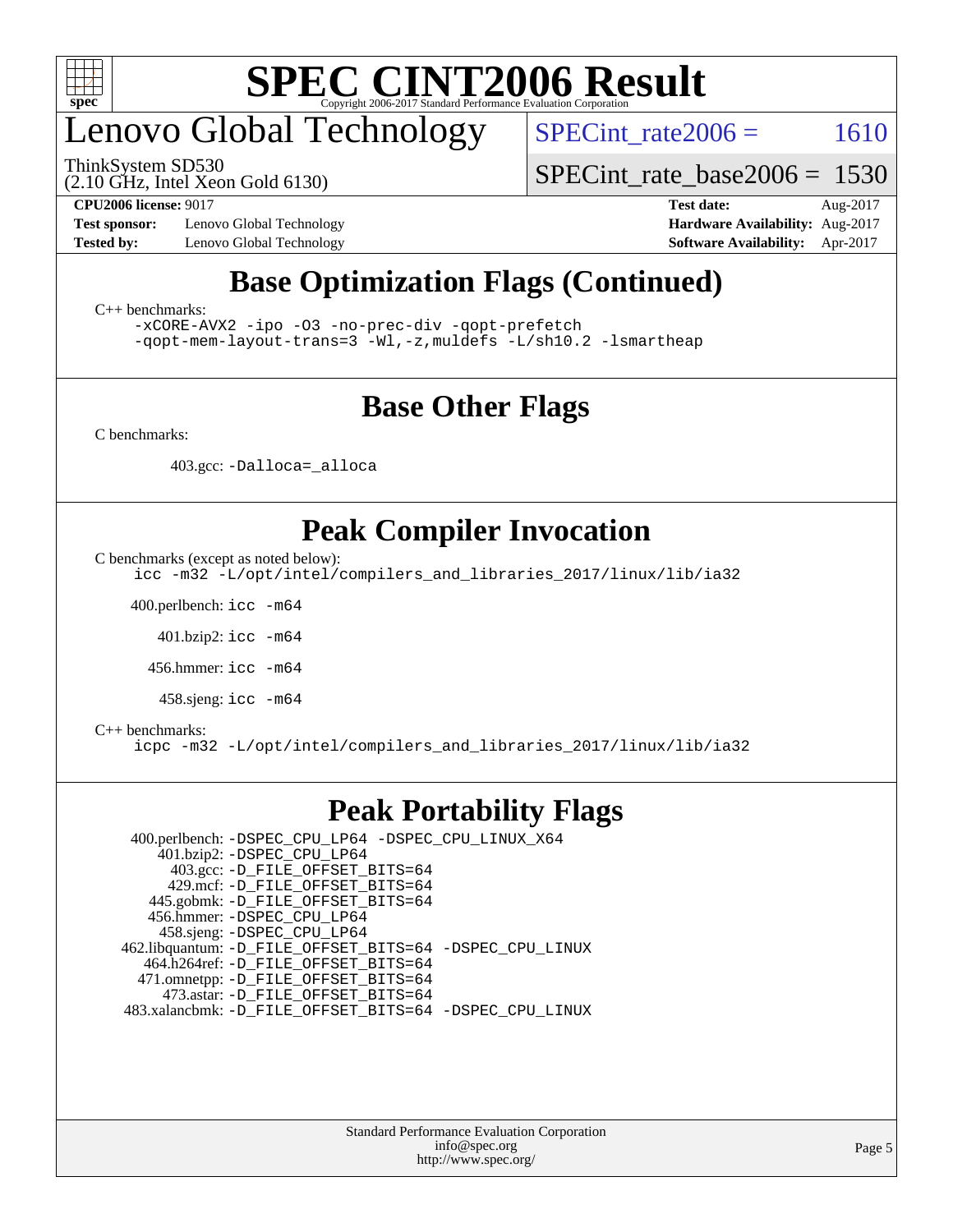

## enovo Global Technology

SPECint rate $2006 = 1610$ 

ThinkSystem SD530

(2.10 GHz, Intel Xeon Gold 6130)

[SPECint\\_rate\\_base2006 =](http://www.spec.org/auto/cpu2006/Docs/result-fields.html#SPECintratebase2006) 1530

**[Test sponsor:](http://www.spec.org/auto/cpu2006/Docs/result-fields.html#Testsponsor)** Lenovo Global Technology **[Hardware Availability:](http://www.spec.org/auto/cpu2006/Docs/result-fields.html#HardwareAvailability)** Aug-2017 **[Tested by:](http://www.spec.org/auto/cpu2006/Docs/result-fields.html#Testedby)** Lenovo Global Technology **[Software Availability:](http://www.spec.org/auto/cpu2006/Docs/result-fields.html#SoftwareAvailability)** Apr-2017

## **[CPU2006 license:](http://www.spec.org/auto/cpu2006/Docs/result-fields.html#CPU2006license)** 9017 **[Test date:](http://www.spec.org/auto/cpu2006/Docs/result-fields.html#Testdate)** Aug-2017

## **[Peak Optimization Flags](http://www.spec.org/auto/cpu2006/Docs/result-fields.html#PeakOptimizationFlags)**

#### [C benchmarks](http://www.spec.org/auto/cpu2006/Docs/result-fields.html#Cbenchmarks):

 400.perlbench: [-prof-gen](http://www.spec.org/cpu2006/results/res2017q4/cpu2006-20170918-49633.flags.html#user_peakPASS1_CFLAGSPASS1_LDCFLAGS400_perlbench_prof_gen_e43856698f6ca7b7e442dfd80e94a8fc)(pass 1) [-prof-use](http://www.spec.org/cpu2006/results/res2017q4/cpu2006-20170918-49633.flags.html#user_peakPASS2_CFLAGSPASS2_LDCFLAGS400_perlbench_prof_use_bccf7792157ff70d64e32fe3e1250b55)(pass 2) [-xCORE-AVX2](http://www.spec.org/cpu2006/results/res2017q4/cpu2006-20170918-49633.flags.html#user_peakPASS2_CFLAGSPASS2_LDCFLAGS400_perlbench_f-xCORE-AVX2)(pass 2)  $-par-num-threads=1(pass 1) -ipo(pass 2) -O3(pass 2)$  $-par-num-threads=1(pass 1) -ipo(pass 2) -O3(pass 2)$  $-par-num-threads=1(pass 1) -ipo(pass 2) -O3(pass 2)$  $-par-num-threads=1(pass 1) -ipo(pass 2) -O3(pass 2)$  $-par-num-threads=1(pass 1) -ipo(pass 2) -O3(pass 2)$  $-par-num-threads=1(pass 1) -ipo(pass 2) -O3(pass 2)$ [-no-prec-div](http://www.spec.org/cpu2006/results/res2017q4/cpu2006-20170918-49633.flags.html#user_peakPASS2_CFLAGSPASS2_LDCFLAGS400_perlbench_f-no-prec-div)(pass 2) [-auto-ilp32](http://www.spec.org/cpu2006/results/res2017q4/cpu2006-20170918-49633.flags.html#user_peakCOPTIMIZE400_perlbench_f-auto-ilp32) [-qopt-mem-layout-trans=3](http://www.spec.org/cpu2006/results/res2017q4/cpu2006-20170918-49633.flags.html#user_peakCOPTIMIZE400_perlbench_f-qopt-mem-layout-trans_170f5be61cd2cedc9b54468c59262d5d) 401.bzip2: [-prof-gen](http://www.spec.org/cpu2006/results/res2017q4/cpu2006-20170918-49633.flags.html#user_peakPASS1_CFLAGSPASS1_LDCFLAGS401_bzip2_prof_gen_e43856698f6ca7b7e442dfd80e94a8fc)(pass 1) [-prof-use](http://www.spec.org/cpu2006/results/res2017q4/cpu2006-20170918-49633.flags.html#user_peakPASS2_CFLAGSPASS2_LDCFLAGS401_bzip2_prof_use_bccf7792157ff70d64e32fe3e1250b55)(pass 2) [-xCORE-AVX2](http://www.spec.org/cpu2006/results/res2017q4/cpu2006-20170918-49633.flags.html#user_peakPASS2_CFLAGSPASS2_LDCFLAGS401_bzip2_f-xCORE-AVX2)(pass 2) [-par-num-threads=1](http://www.spec.org/cpu2006/results/res2017q4/cpu2006-20170918-49633.flags.html#user_peakPASS1_CFLAGSPASS1_LDCFLAGS401_bzip2_par_num_threads_786a6ff141b4e9e90432e998842df6c2)(pass 1) [-ipo](http://www.spec.org/cpu2006/results/res2017q4/cpu2006-20170918-49633.flags.html#user_peakPASS2_CFLAGSPASS2_LDCFLAGS401_bzip2_f-ipo)(pass 2) [-O3](http://www.spec.org/cpu2006/results/res2017q4/cpu2006-20170918-49633.flags.html#user_peakPASS2_CFLAGSPASS2_LDCFLAGS401_bzip2_f-O3)(pass 2) [-no-prec-div](http://www.spec.org/cpu2006/results/res2017q4/cpu2006-20170918-49633.flags.html#user_peakPASS2_CFLAGSPASS2_LDCFLAGS401_bzip2_f-no-prec-div)(pass 2) [-qopt-prefetch](http://www.spec.org/cpu2006/results/res2017q4/cpu2006-20170918-49633.flags.html#user_peakCOPTIMIZE401_bzip2_f-qopt-prefetch) [-auto-ilp32](http://www.spec.org/cpu2006/results/res2017q4/cpu2006-20170918-49633.flags.html#user_peakCOPTIMIZE401_bzip2_f-auto-ilp32) [-qopt-mem-layout-trans=3](http://www.spec.org/cpu2006/results/res2017q4/cpu2006-20170918-49633.flags.html#user_peakCOPTIMIZE401_bzip2_f-qopt-mem-layout-trans_170f5be61cd2cedc9b54468c59262d5d) 403.gcc: [-xCORE-AVX2](http://www.spec.org/cpu2006/results/res2017q4/cpu2006-20170918-49633.flags.html#user_peakOPTIMIZE403_gcc_f-xCORE-AVX2) [-ipo](http://www.spec.org/cpu2006/results/res2017q4/cpu2006-20170918-49633.flags.html#user_peakOPTIMIZE403_gcc_f-ipo) [-O3](http://www.spec.org/cpu2006/results/res2017q4/cpu2006-20170918-49633.flags.html#user_peakOPTIMIZE403_gcc_f-O3) [-no-prec-div](http://www.spec.org/cpu2006/results/res2017q4/cpu2006-20170918-49633.flags.html#user_peakOPTIMIZE403_gcc_f-no-prec-div) [-qopt-mem-layout-trans=3](http://www.spec.org/cpu2006/results/res2017q4/cpu2006-20170918-49633.flags.html#user_peakCOPTIMIZE403_gcc_f-qopt-mem-layout-trans_170f5be61cd2cedc9b54468c59262d5d)  $429$ .mcf: basepeak = yes 445.gobmk: [-prof-gen](http://www.spec.org/cpu2006/results/res2017q4/cpu2006-20170918-49633.flags.html#user_peakPASS1_CFLAGSPASS1_LDCFLAGS445_gobmk_prof_gen_e43856698f6ca7b7e442dfd80e94a8fc)(pass 1) [-prof-use](http://www.spec.org/cpu2006/results/res2017q4/cpu2006-20170918-49633.flags.html#user_peakPASS2_CFLAGSPASS2_LDCFLAGSPASS2_LDFLAGS445_gobmk_prof_use_bccf7792157ff70d64e32fe3e1250b55)(pass 2) [-xCORE-AVX2](http://www.spec.org/cpu2006/results/res2017q4/cpu2006-20170918-49633.flags.html#user_peakPASS2_CFLAGSPASS2_LDCFLAGSPASS2_LDFLAGS445_gobmk_f-xCORE-AVX2)(pass 2)  $-par-num-threads=1(pass 1) -ipo(pass 2) -O3(pass 2)$  $-par-num-threads=1(pass 1) -ipo(pass 2) -O3(pass 2)$  $-par-num-threads=1(pass 1) -ipo(pass 2) -O3(pass 2)$  $-par-num-threads=1(pass 1) -ipo(pass 2) -O3(pass 2)$  $-par-num-threads=1(pass 1) -ipo(pass 2) -O3(pass 2)$  $-par-num-threads=1(pass 1) -ipo(pass 2) -O3(pass 2)$ [-no-prec-div](http://www.spec.org/cpu2006/results/res2017q4/cpu2006-20170918-49633.flags.html#user_peakPASS2_LDCFLAGS445_gobmk_f-no-prec-div)(pass 2) [-qopt-mem-layout-trans=3](http://www.spec.org/cpu2006/results/res2017q4/cpu2006-20170918-49633.flags.html#user_peakCOPTIMIZE445_gobmk_f-qopt-mem-layout-trans_170f5be61cd2cedc9b54468c59262d5d) 456.hmmer: [-xCORE-AVX2](http://www.spec.org/cpu2006/results/res2017q4/cpu2006-20170918-49633.flags.html#user_peakOPTIMIZE456_hmmer_f-xCORE-AVX2) [-ipo](http://www.spec.org/cpu2006/results/res2017q4/cpu2006-20170918-49633.flags.html#user_peakOPTIMIZE456_hmmer_f-ipo) [-O3](http://www.spec.org/cpu2006/results/res2017q4/cpu2006-20170918-49633.flags.html#user_peakOPTIMIZE456_hmmer_f-O3) [-no-prec-div](http://www.spec.org/cpu2006/results/res2017q4/cpu2006-20170918-49633.flags.html#user_peakOPTIMIZE456_hmmer_f-no-prec-div) [-unroll2](http://www.spec.org/cpu2006/results/res2017q4/cpu2006-20170918-49633.flags.html#user_peakCOPTIMIZE456_hmmer_f-unroll_784dae83bebfb236979b41d2422d7ec2) [-auto-ilp32](http://www.spec.org/cpu2006/results/res2017q4/cpu2006-20170918-49633.flags.html#user_peakCOPTIMIZE456_hmmer_f-auto-ilp32) [-qopt-mem-layout-trans=3](http://www.spec.org/cpu2006/results/res2017q4/cpu2006-20170918-49633.flags.html#user_peakCOPTIMIZE456_hmmer_f-qopt-mem-layout-trans_170f5be61cd2cedc9b54468c59262d5d) 458.sjeng: [-prof-gen](http://www.spec.org/cpu2006/results/res2017q4/cpu2006-20170918-49633.flags.html#user_peakPASS1_CFLAGSPASS1_LDCFLAGS458_sjeng_prof_gen_e43856698f6ca7b7e442dfd80e94a8fc)(pass 1) [-prof-use](http://www.spec.org/cpu2006/results/res2017q4/cpu2006-20170918-49633.flags.html#user_peakPASS2_CFLAGSPASS2_LDCFLAGS458_sjeng_prof_use_bccf7792157ff70d64e32fe3e1250b55)(pass 2) [-xCORE-AVX2](http://www.spec.org/cpu2006/results/res2017q4/cpu2006-20170918-49633.flags.html#user_peakPASS2_CFLAGSPASS2_LDCFLAGS458_sjeng_f-xCORE-AVX2)(pass 2)  $-par-num-threads=1(pass 1) -ipo(pass 2) -O3(pass 2)$  $-par-num-threads=1(pass 1) -ipo(pass 2) -O3(pass 2)$  $-par-num-threads=1(pass 1) -ipo(pass 2) -O3(pass 2)$  $-par-num-threads=1(pass 1) -ipo(pass 2) -O3(pass 2)$  $-par-num-threads=1(pass 1) -ipo(pass 2) -O3(pass 2)$  $-par-num-threads=1(pass 1) -ipo(pass 2) -O3(pass 2)$ [-no-prec-div](http://www.spec.org/cpu2006/results/res2017q4/cpu2006-20170918-49633.flags.html#user_peakPASS2_CFLAGSPASS2_LDCFLAGS458_sjeng_f-no-prec-div)(pass 2) [-unroll4](http://www.spec.org/cpu2006/results/res2017q4/cpu2006-20170918-49633.flags.html#user_peakCOPTIMIZE458_sjeng_f-unroll_4e5e4ed65b7fd20bdcd365bec371b81f) [-auto-ilp32](http://www.spec.org/cpu2006/results/res2017q4/cpu2006-20170918-49633.flags.html#user_peakCOPTIMIZE458_sjeng_f-auto-ilp32) [-qopt-mem-layout-trans=3](http://www.spec.org/cpu2006/results/res2017q4/cpu2006-20170918-49633.flags.html#user_peakCOPTIMIZE458_sjeng_f-qopt-mem-layout-trans_170f5be61cd2cedc9b54468c59262d5d)  $462$ .libquantum: basepeak = yes 464.h264ref: [-prof-gen](http://www.spec.org/cpu2006/results/res2017q4/cpu2006-20170918-49633.flags.html#user_peakPASS1_CFLAGSPASS1_LDCFLAGS464_h264ref_prof_gen_e43856698f6ca7b7e442dfd80e94a8fc)(pass 1) [-prof-use](http://www.spec.org/cpu2006/results/res2017q4/cpu2006-20170918-49633.flags.html#user_peakPASS2_CFLAGSPASS2_LDCFLAGS464_h264ref_prof_use_bccf7792157ff70d64e32fe3e1250b55)(pass 2) [-xCORE-AVX2](http://www.spec.org/cpu2006/results/res2017q4/cpu2006-20170918-49633.flags.html#user_peakPASS2_CFLAGSPASS2_LDCFLAGS464_h264ref_f-xCORE-AVX2)(pass 2)  $-par-num-threads=1(pass 1) -ipo(pass 2) -O3(pass 2)$  $-par-num-threads=1(pass 1) -ipo(pass 2) -O3(pass 2)$  $-par-num-threads=1(pass 1) -ipo(pass 2) -O3(pass 2)$  $-par-num-threads=1(pass 1) -ipo(pass 2) -O3(pass 2)$  $-par-num-threads=1(pass 1) -ipo(pass 2) -O3(pass 2)$  $-par-num-threads=1(pass 1) -ipo(pass 2) -O3(pass 2)$ [-no-prec-div](http://www.spec.org/cpu2006/results/res2017q4/cpu2006-20170918-49633.flags.html#user_peakPASS2_CFLAGSPASS2_LDCFLAGS464_h264ref_f-no-prec-div)(pass 2) [-unroll2](http://www.spec.org/cpu2006/results/res2017q4/cpu2006-20170918-49633.flags.html#user_peakCOPTIMIZE464_h264ref_f-unroll_784dae83bebfb236979b41d2422d7ec2) [-qopt-mem-layout-trans=3](http://www.spec.org/cpu2006/results/res2017q4/cpu2006-20170918-49633.flags.html#user_peakCOPTIMIZE464_h264ref_f-qopt-mem-layout-trans_170f5be61cd2cedc9b54468c59262d5d) [C++ benchmarks:](http://www.spec.org/auto/cpu2006/Docs/result-fields.html#CXXbenchmarks) 471.omnetpp: [-prof-gen](http://www.spec.org/cpu2006/results/res2017q4/cpu2006-20170918-49633.flags.html#user_peakPASS1_CXXFLAGSPASS1_LDCXXFLAGS471_omnetpp_prof_gen_e43856698f6ca7b7e442dfd80e94a8fc)(pass 1) [-prof-use](http://www.spec.org/cpu2006/results/res2017q4/cpu2006-20170918-49633.flags.html#user_peakPASS2_CXXFLAGSPASS2_LDCXXFLAGS471_omnetpp_prof_use_bccf7792157ff70d64e32fe3e1250b55)(pass 2) [-xCORE-AVX2](http://www.spec.org/cpu2006/results/res2017q4/cpu2006-20170918-49633.flags.html#user_peakPASS2_CXXFLAGSPASS2_LDCXXFLAGS471_omnetpp_f-xCORE-AVX2)(pass 2)  $-par-num-threads=1(pass 1) -ipo(pass 2) -O3(pass 2)$  $-par-num-threads=1(pass 1) -ipo(pass 2) -O3(pass 2)$  $-par-num-threads=1(pass 1) -ipo(pass 2) -O3(pass 2)$  $-par-num-threads=1(pass 1) -ipo(pass 2) -O3(pass 2)$  $-par-num-threads=1(pass 1) -ipo(pass 2) -O3(pass 2)$  $-par-num-threads=1(pass 1) -ipo(pass 2) -O3(pass 2)$ [-no-prec-div](http://www.spec.org/cpu2006/results/res2017q4/cpu2006-20170918-49633.flags.html#user_peakPASS2_CXXFLAGSPASS2_LDCXXFLAGS471_omnetpp_f-no-prec-div)(pass 2) [-qopt-ra-region-strategy=block](http://www.spec.org/cpu2006/results/res2017q4/cpu2006-20170918-49633.flags.html#user_peakCXXOPTIMIZE471_omnetpp_f-qopt-ra-region-strategy_430aa8f7c220cbde92ae827fa8d9be32)  [-qopt-mem-layout-trans=3](http://www.spec.org/cpu2006/results/res2017q4/cpu2006-20170918-49633.flags.html#user_peakCXXOPTIMIZE471_omnetpp_f-qopt-mem-layout-trans_170f5be61cd2cedc9b54468c59262d5d) [-Wl,-z,muldefs](http://www.spec.org/cpu2006/results/res2017q4/cpu2006-20170918-49633.flags.html#user_peakEXTRA_LDFLAGS471_omnetpp_link_force_multiple1_74079c344b956b9658436fd1b6dd3a8a) [-L/sh10.2 -lsmartheap](http://www.spec.org/cpu2006/results/res2017q4/cpu2006-20170918-49633.flags.html#user_peakEXTRA_LIBS471_omnetpp_SmartHeap_b831f2d313e2fffa6dfe3f00ffc1f1c0) 473.astar: basepeak = yes  $483.xalanchmk: basepeak = yes$